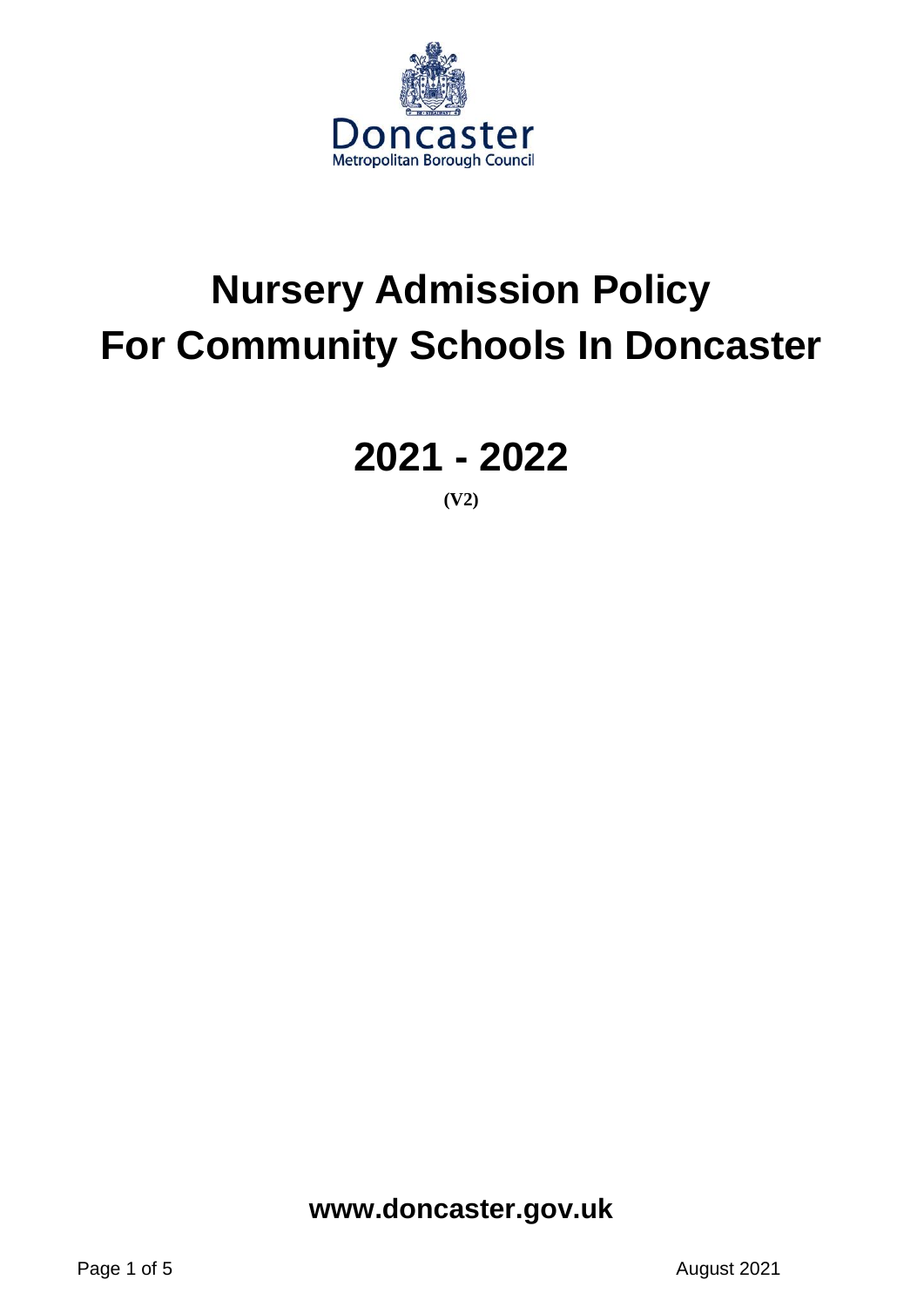# **Doncaster Council Nursery Admission Policy - Community Schools 2021/2022 School Year**

1 Doncaster Council is the Admission Authority for community schools and allocates places based on the oversubscription criteria given below in section 12.

## **General Statement**

- 2 In Doncaster, each school serves a local community, usually referred to as the 'catchment area'. This policy reflects the philosophy that 'efficient education' is particularly fostered by closely associating a secondary school and a group of linked primary schools in a pyramid. In this way, each school becomes part of the provision for a community and the education of the community's children benefits greatly from the association of its schools.
- 3 Parents should initially apply for their child to be admitted in the September following their child's third birthday. Subject to the availability of places, successful applicants will be eligible for admission during the term following their third birthday. (See section 11.)
- 4 Pupils are entitled to 15 hours free universal entitlement per week for 38 weeks. Some schools can also offer the additional 15 hours extended entitlement for working parents who meet the eligibility criteria. Further details are available from the school.

## **Admission Limit**

- 5 The Admission Limit determines the maximum number of pupils that can be properly accommodated in a nursery. It is not an arbitrary process, and;
	- is assessed in accordance with the Department for Education (DfE) Premises Regulations which take account the nature and type of the school buildings providing for the acceptable amount of space for each pupil, and
	- takes into account the DfE staffing ratio of 1 adult to 13 pupils with at least one adult being a teacher.
- 6 Admission Limits are given in Appendix 1.

## **Closing and Announcement Dates**

- 7 The closing date for receipt of applications for nursery in September 2021 is 2 October 2019. Decisions are posted to parents on 6 November 2019. Late applications are accepted and will be considered after those received by the closing date have been processed.
- 8 Applications are considered during the school year and should be submitted by Friday at 5pm during term time. Decisions are normally sent within two school weeks.

## **Admission to Nursery**

9 A child who has attained the age of three years on, or before, the 31 August 2020 will normally be admitted part-time to a nursery class from the start of the following school year.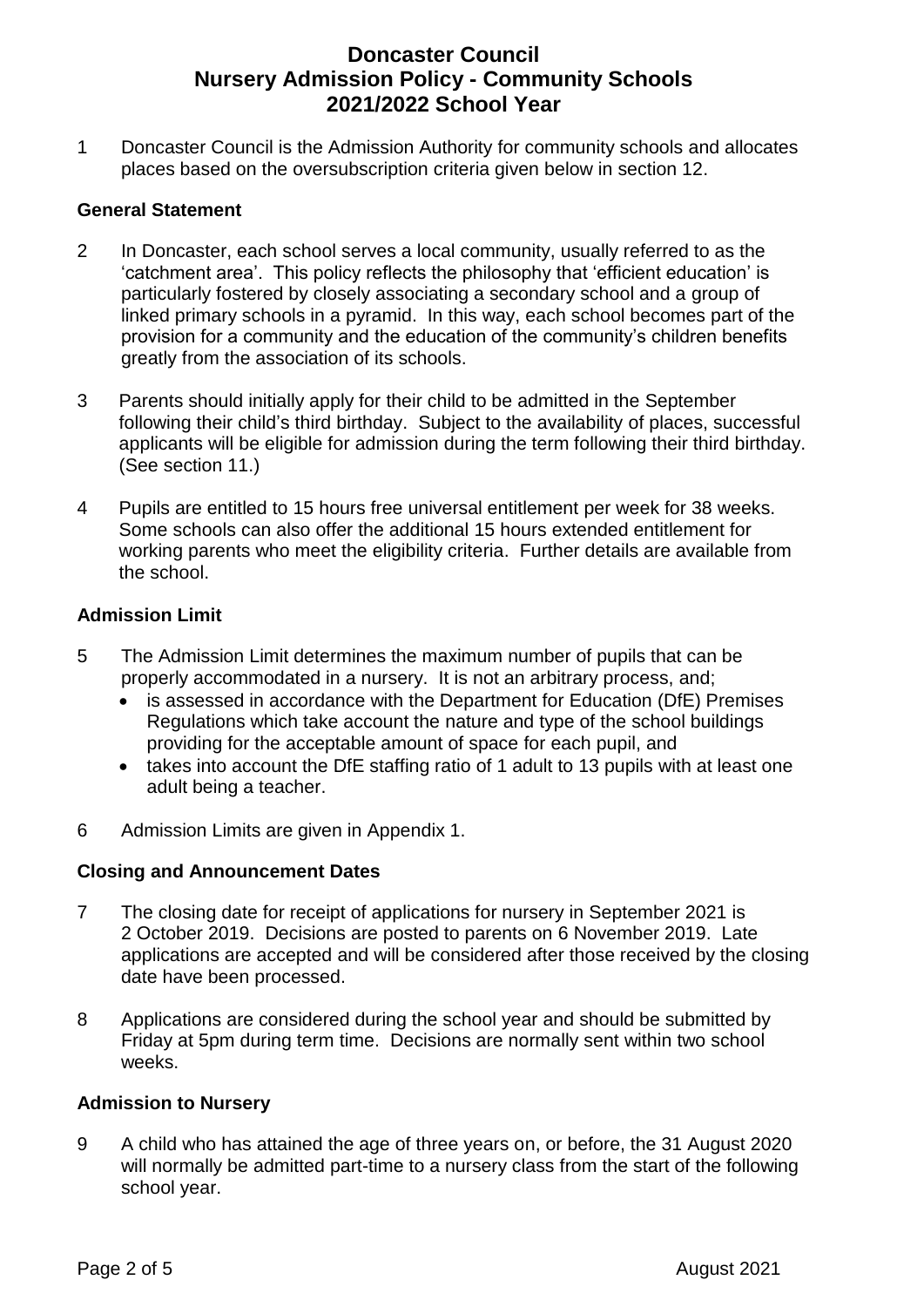10 Although the majority of children will only attend one nursery, the minimum period they should attend is one term and parents are required to sign a contract on a termly basis.

# **Early Admission**

- 11 Once a pupil has secured a place for September admission, if places are available children may be admitted earlier. Those places will be offered by the school in criteria order as follows;
	- a) Children born in the Autumn Term may be able to start in the Spring Term.
	- b) Children born in the Spring Term may be able to start in the Summer Term.

If a child attends a nursery 'early', they will normally continue into the nursery in the following September.

## **Allocation of Places and Admission Criteria**

12 This section outlines the criteria to be used to decide upon eligibility for a place where the number of applications exceeds the admission limit.

Having regard to a pupil with an Education, Health and Care Plan naming the school, the criteria for allocating places is listed below in order of priority:

- a) Children who are Looked After Children and all previously Looked After Children **<sup>i</sup>**
- b) Children who are ordinarily resident<sup>ii</sup> in the catchment area of the preferred school.

For the purposes of applications received by the closing date, a catchment area school will be determined in relation to the address at which the pupil is ordinarily resident on the closing date. A child's place on a waiting list is reviewed once the parent has confirmed that the pupil is resident at a different address.

- c) Doncaster Children, living within the same family unit (e.g. stepchildren) who are attending the requested school at the point of application (excluding nursery). Where the preferred school is an infant school, attendance at a linked junior school will be included.
- d) Doncaster children who live in the catchment area of a school without a nursery.
- e) Doncaster children who live in the catchment area of a school with a nursery.
- f) Children not resident in Doncaster.

If, in any category, there are more children than places available, places will then be determined by reference to order of birth, eldest first

If there are any children with identical dates of birth, the child living nearest to the preferred school will be offered the place. The distance is measured in a straight line from the point of the front entrance of the pupil's home, to the entrance nearest to the reception point of the school building.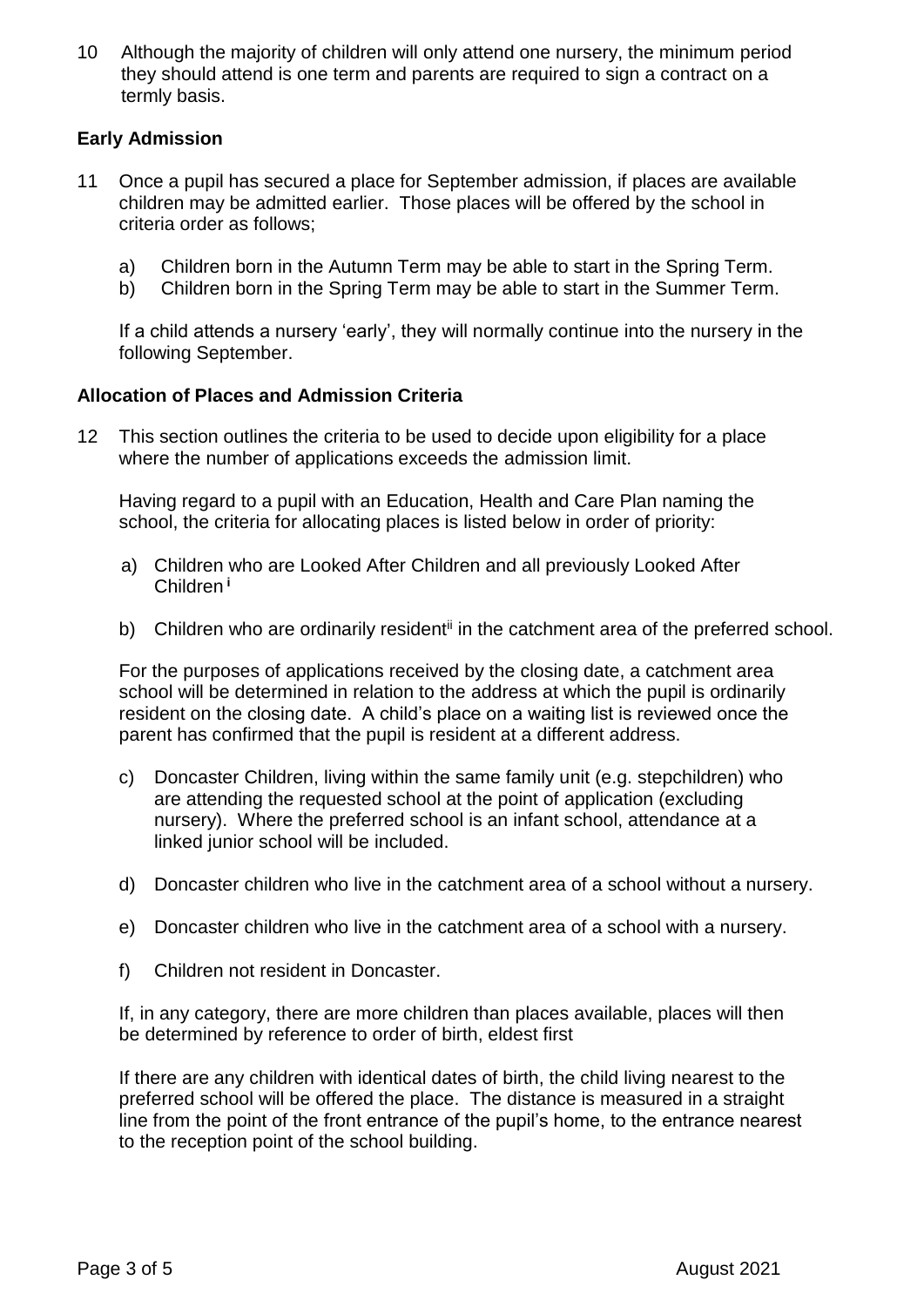# **Waiting Lists**

- 13 In the event of a parent being refused admission, the child's name will be placed on a waiting list for the preferred nursery. Waiting lists are held all year in criteria order and by date of birth within criteria (eldest first). If a place becomes available it will be offered first to children of current nursery age and then to any children who may be eligible to be admitted 'early'. No priority will be given to the date of receipt of the application. A change of address can affect a pupils position on the waiting list.
- 14 Places will only be allocated from the waiting list when the number of pupils falls below the Admission Limit of the school. Whilst the waiting list is in operation, when a place does become available it will be allocated to the child at the top of the list on the day that the Council receive confirmation of the vacancy.

# **Notes**

## **False Information**

Any place offered on the basis of a fraudulent or intentionally misleading application will be withdrawn, e.g. giving a false address.

It is for parents to satisfy the Council of their circumstances as they apply to the admission criteria at the time of application.

## **Multiple Addresses**

Where a child is resident with parents at more than one address, the address used for admission purposes shall be the place at which the child spends the majority of the school week (Monday to Friday) during term time. Where there is a clear 50/50 split, parents should decide.

## **Admission of Service Personnel and Crown Servants**

To support the Armed Forces Community Covenant, applications for service personnel and crown servants moving to Doncaster will be considered one term in advance of a change of address in accordance with the guidance from the DfE providing that the application is accompanied by an official letter that declares a relocation date and a Unit postal address or quartering area address.

Provision is also made to allow for the admission of children of service personnel and crown servants into schools above the admission number where staffing ratios allow.

#### **<sup>i</sup> Children who are Looked After Children and all previously Looked After Children**  $\overline{a}$

Children who are Looked After Children and all previously Looked After Children A 'looked after child' or a child who was previously looked after but immediately after being looked after became subject to an adoption, child arrangements, or special guardianship order including those who appear [to the admission authority] to have been in state care outside of England and ceased to be in state care as a result of being adopted. A looked after child is a child who is (a) in the care of a local authority, or (b) being provided with accommodation by a local authority in the exercise of their social services functions (see the definition in Section 22(1) of the Children Act 1989).

An adoption order is an order under the Adoption Act 1976 (see Section 12 adoption orders) and children who were adopted under the Adoption and Children Act 2002 (see Section 46 adoption orders). A 'child arrangements order' is an order settling the arrangements to be made as to the person with whom the child is to live under Section 8 of the Children Act 1989 as amended by Section 14 of the Children and Families Act 2014. Section 14A of the Children Act 1989 defines a 'special guardianship order' as an order appointing one or more individuals to be a child's special guardian (or special guardians).